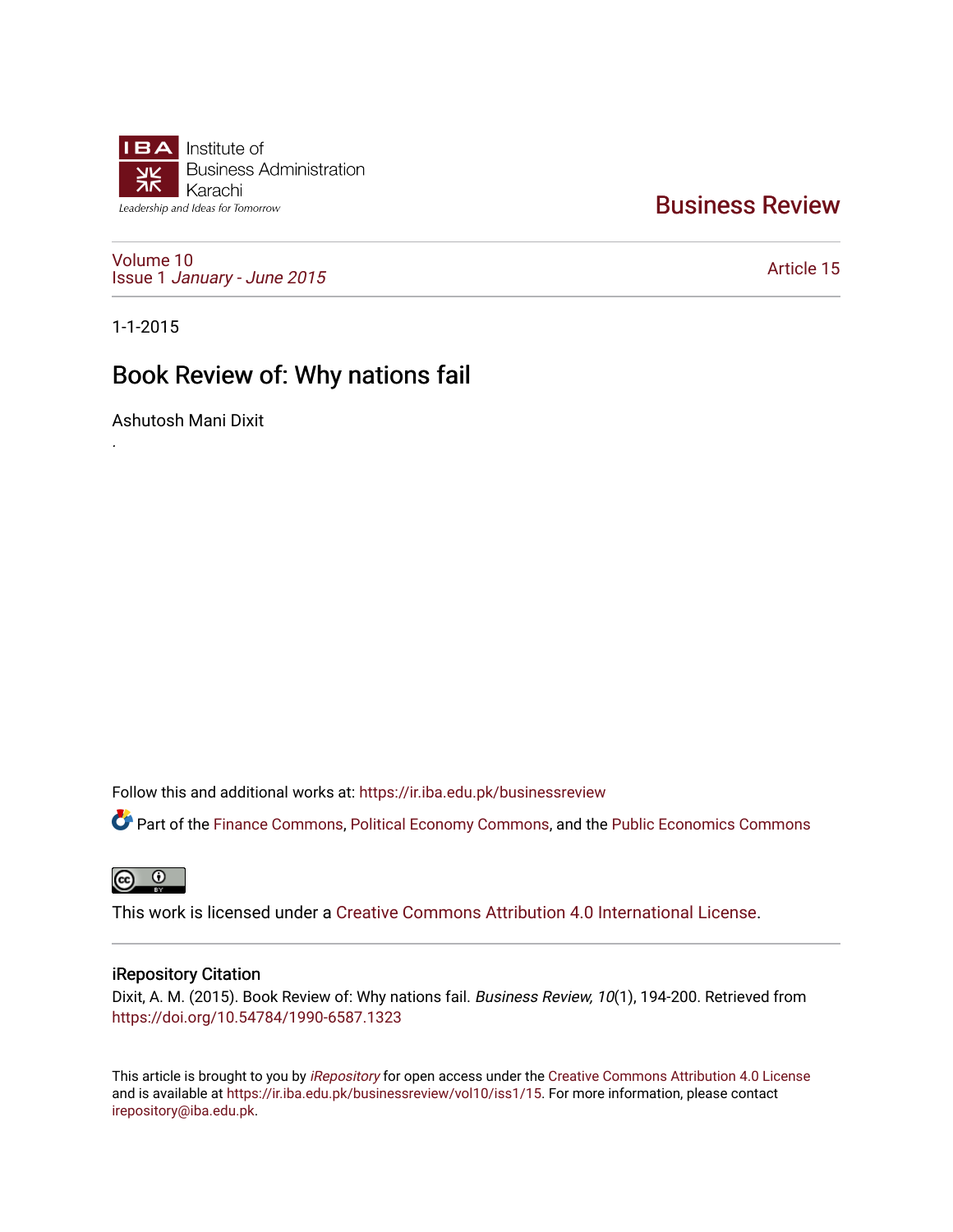## BOOK REVIEW

## WHY NATIONS FAIL: A REVIEW ARTICLE

Ashutosh Mani Dixit

Daron, A & Robinson, J 2012, Why Nations Fails: The Origins of Power, Prosperity, and Poverty. 1 st ed. New York: Crown.

From the time of eighteen century economist Adam Smith to contemporary researchers, the question 'What enables countries for economic success?' is still an open issue. Policy makers and economic scholars have spent years on research and dedicated themselves into developing path breaking theories and equations, but the question still remains unanswered. Theories started with classical economist claiming 'capital formation' as key for economic growth, than Neo classical economist emphasized on technology and production function, than evolved new growth theory claiming the notion of endogenous growth models (Perkins et al. 2012, p.101-103). As theories on economic and development growth evolved, M.I.T. economists Daron Acemoglu and the Harvard political scientist James A. Robinson, published book 'Why Nations Fail' in 2012 after ten years of extensive research. In the book, the authors vehemently advocate that the key determinant for economic success and failure of a nation is political and economic 'institutions'. Authors argue that nations flourish in 'inclusive' political and economic institutions, and they fail under 'extractive' institutions with power concentrated in the hands of few.

The purpose of this article is to assess the contribution of Why Nations Fail about its forefront claim that institution is exclusive determinant of nation's economic outcome. This paper will examine its findings and put forward arguments and claims of prominent studies about economic development. The paper has been organized in two more section. Immediate section presents chapter wise summary of the book highlighting strengths and key outcomes.

While the third section, which is the purpose of the article, offers a critique, than sums up in final section providing some concluding comments

### The Book

Why Nations Fail is structured in fifteen chapters. Chapter 1 starts with the example of two cities Nogales United States (US)/Mexico, explaining how difference in nature of institutions divergently affects performance of two demographically similar states. Authors traces historical conquest of Spanish and English on South and North America to elaborate the difference, and claims that historical contingencies had significant role in shaping the political landscape and had prolonged effect even centuries later on two nations (Acemoglu and Robinson 2012, p.21). Further they illustrate that sound institutional platform has brought economic progress in the United States, whereas colonial legacy and its authoritarian politics has restricted entrepreneurship; weaken property rights and discouraged ideas in Mexico (Acemoglu and Robinson 2012, p.53). In pursuit of further explaining the role of institutions and governance, authors put forward different theories that exemplifies geography, cultural and ignorance as decisive factor in outcome of nation. Progressively each of these hypothesis is refuted by the authors (Acemoglu and Robinson 2012, p.62-82). They advocate that the difference in economic trajectory of Koreas, Nogales, or East and West Germany can only be explained by quality of political institutions at work. Further Acemoglu and Robinson argues that political hegemony vested on the hands of few lead identical regions to unproductive

194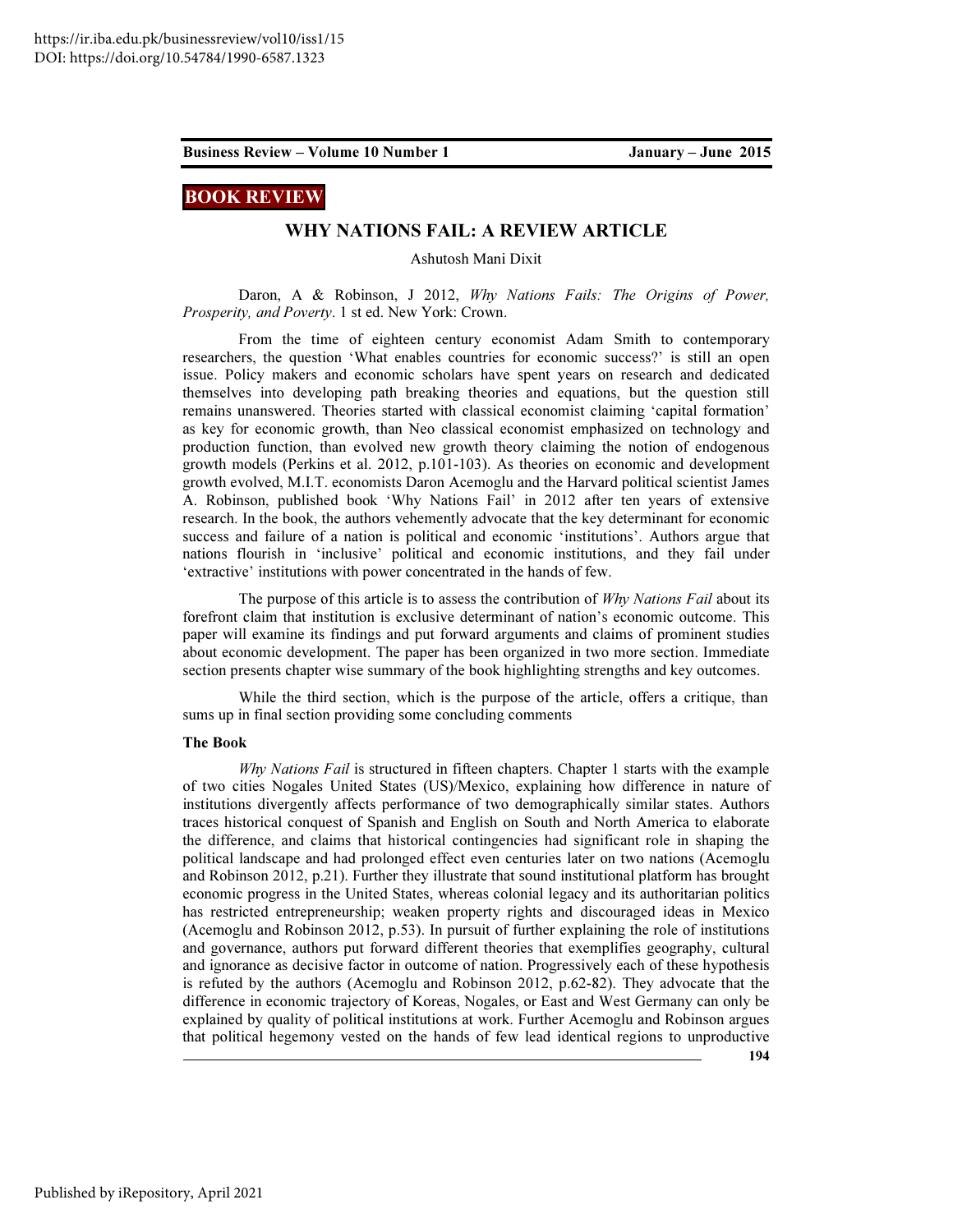economic activity, and ultimately as failed nation. Overall chapter 2 advocates that decentralization of powers in political system are imperative to have an affluent nation; and argues that theories on geography, cultural and ignorance are weak in explaining the difference in economic growth between countries.

Chapter 3 begins with history of political institutions operating in North and South Korea, and claims that economic prosperity in South Korea unlike North is complemented by inclusive economic institutions. However authors acknowledge that some nations prospered under extractive institutions by allocating resources into short lived productive ventures, but render limited social benefits (Acemoglu & Robinson 2012, p.88-98). They argue that economic growth under extractive political institutions are temporary, and are prone to collapse from consequence of infighting generated between themselves. Soviet Russia (USSR), a nation built upon extractive political institution and its collapse is a country case authors put forward to support the argument.

Chapter 4 unfolds key historical events (coined as critical junctures) that shape the path of economic development. It builds up analysis on the critical juncture like Bubonic plague catastrophe (1346 A.D) originated from China, and illustrates political and institutional change that ascended from shortage of labour due to spread of the catastrophe (Acemoglu and Robinson 2012, p.111-12). As a whole, chapter underscores that small institutional change in the historical juncture magnifies over the time, and as a result nation grosses diverse path of development.

Chapter 5 highlights the evolution of USSR under Stalin and Gosplan's Five Year Plans, and advocates that demise of USSR was result of extractive institutions and inefficient allocation of resources (Acemoglu and Robinson 2012, p.141-147). Aligned to the case they make a bold statement that China is on the same trajectory and its fate is no different from USSR. Authors also examines the evolution of tribes Bushongs and Leles (separated by a river), and explains that institutionally weak Lele were poor and disputed whereas the Bushong were rich and had advanced technologies. Overall chapter reiterates the notion of economic growth and extractive institutions, and advocates that economic growth under extractive institution is not sustainable.

Chapter 6 outlines homogenous characteristics that Venice and Ancient Rome, Ethiopia and Mayan city-states shared in their evolution pattern and explains how extractive nature of political institutions led them to failure. However authors acknowledge that there were time when those states had some degree of inclusive institutions that provided incentives for growth. But when authoritarianism shadowed the system and elites illicitly used the power conflicts emerged and the downfall of the societies began (Acemoglu and Robinson 2012, p.168-171). Chapter 7 begins with case projecting regressive thought of ruling elites in England who feared creative destructions. It than highlights the history of England from signing of Magna Carta to failed absolutism of Stuart king. Overall chapter underscores inflection point of England from extractive institution to more inclusive institutions with vivid illustration of glorious and industrial revolution.

Not all nations learned from the industrial revolution of England neither they followed the path of rapid development till distant future. In Chapter 8 authors explain that it is due to the critical juncture in the history which lead minions of Ottoman Empire to be relatively poor for centuries and abstained them from growth. Revolt against influential never grew so strong in the Ottoman Empire and neither there was environment for inclusive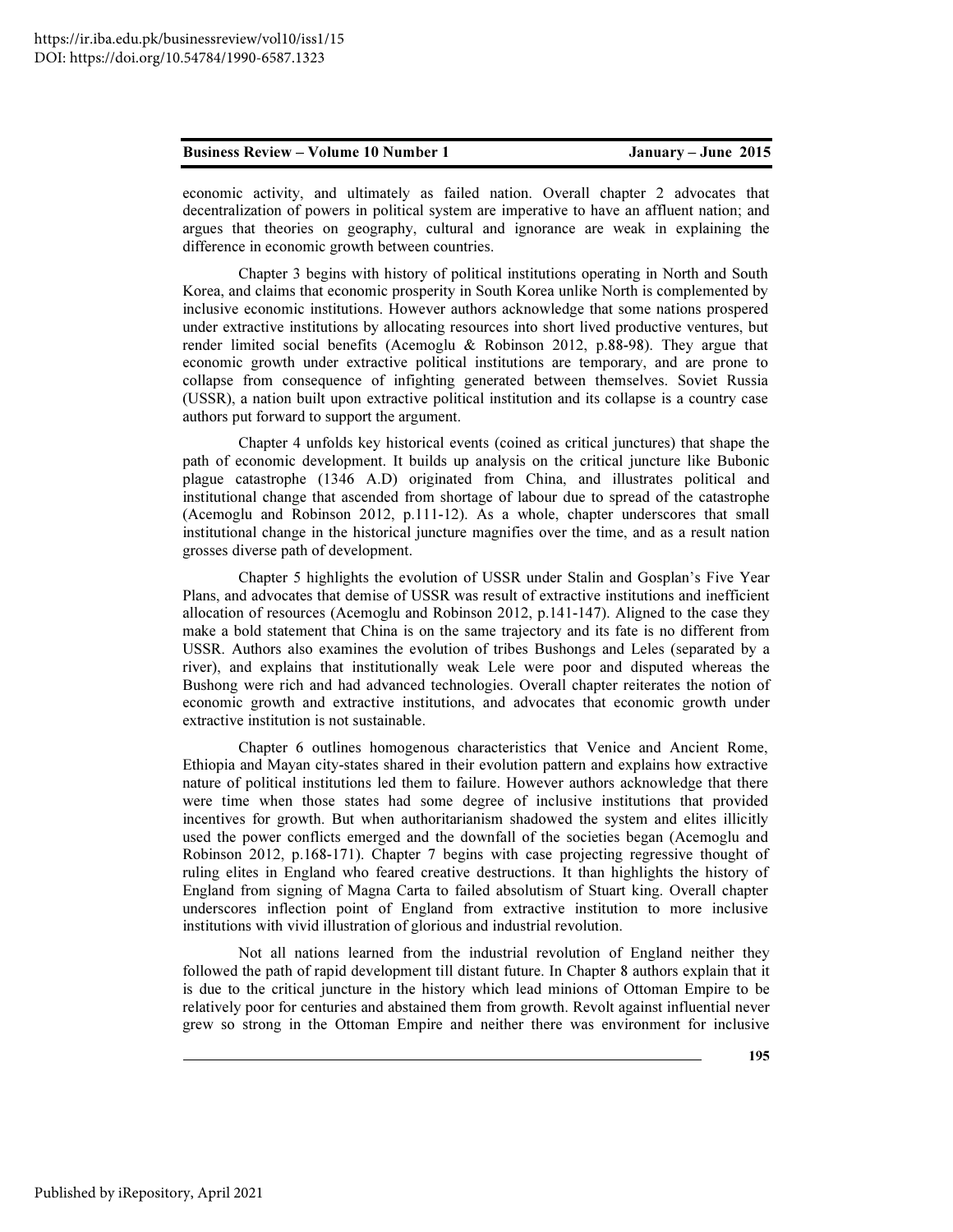institutions. Ottoman Empire feared the possible uprising from technological adaptation, so instead of embracing the change they restricted it, and same was case with countries akin China, Spain, Russia and Hungary (Acemoglu and Robinson 2012, p.230-236).

Beginning of chapter 9 emphasize exploitation and underdevelopment of the Southeast Asia in seventeenth century, it talks about genocide of Spice Islands, and East India Company's contract of Ambon. Later most part of chapter draws attention on one of the important theory in economics 'Dual economy model' by Sir Arthur Lewis. Authors argue that dual economy is moulded by colonization and it is a channel through which extractive institutions sustains (Acemoglu and Robinson 2012, p.299). Chapter 10 describes variegated evolutions of different countries, from establishment of institutions and political system in Australia, revolution and introduction of inclusive institution in France to westernization of institution in Japan. Authors connect similitude in evolutions of these countries to conclude that they embraced inclusive institutions, progressively invited industrialization and enabled development (Acemoglu and Robinson 2012, p.316). Conversely, author advocates that some countries confined themselves to absolutism and monopoly and suffered repercussion of social inequality and regressive growth for long time.

Chapter 11 is about virtuous circles- chains of events that strengthens itself through feedback loop. Authors advocates that presence of inclusive institutions enables virtuous circle to initiate positive feedback and restrain elites from overpowering. Chapter cites an example of Black Act of 1772 in England (Acemoglu and Robinson 2012, p.345), the case that created a wave of positive cycle forming mechanism for right to vote and warranted level playing ground for prosperity. Similarly author briefs about the negative feedback loop and iron law of oligarchy in chapter 12, with multitude of cases from Sierra Leone, United States, Ethiopia, Guatemala and southern part of United States. Authors claims that these countries had no power checks and thus ruling elite had incentive for larceny. Author advocates that even in the case revolution dethroned the ruling elites, it is implicit from prevailed 'iron law of oligarchy' that a new elite would just replace the ousted and continue the appropriation. This is one of the reason why author doubts on possibility of move towards inclusive institutions even after Arab Spring.

Chapter 13 starts with case of extractivism in Zimbawe under Robert Mugabe and his cronies, and elaborates the consequence of similar extractive interventions in Steven's Sierra Leone, Karimov's Uzbekistan and Kim Jong's North Korea. In one interesting case of Colombia authors describes that failure of Colombia was due to consequence of failing to set up inclusive institutions, albeit it had democratic elections. Addition to brief country case of US breaking the vicious circle (cited in chapter 12), another example authors cites about 'breaking the mould' is Botswana in Chapter 14. Endowment of natural resources (diamonds) did not create tussle over access of resource extraction and rent appropriation in Botswana. Authors claims that after colonial independence in Botswana, traditional elites and political party did not perform an extractive interventions at the cost of society because there was a perfect 'interplay between a critical juncture and existing institution' (Acemoglu and Robison 2012, p.454).

Initial part of chapter 15 comes back to the changing reforms in China and its probable future analogues to USSR under continued restrictive regime. Authors than focuses on foreign aid and advocates that international institutions cannot engineer prosperity with structural loan and conditional grants, but growth has to come by reforming towards inclusive institutions and empowerment of people. Chapter cites numerous examples on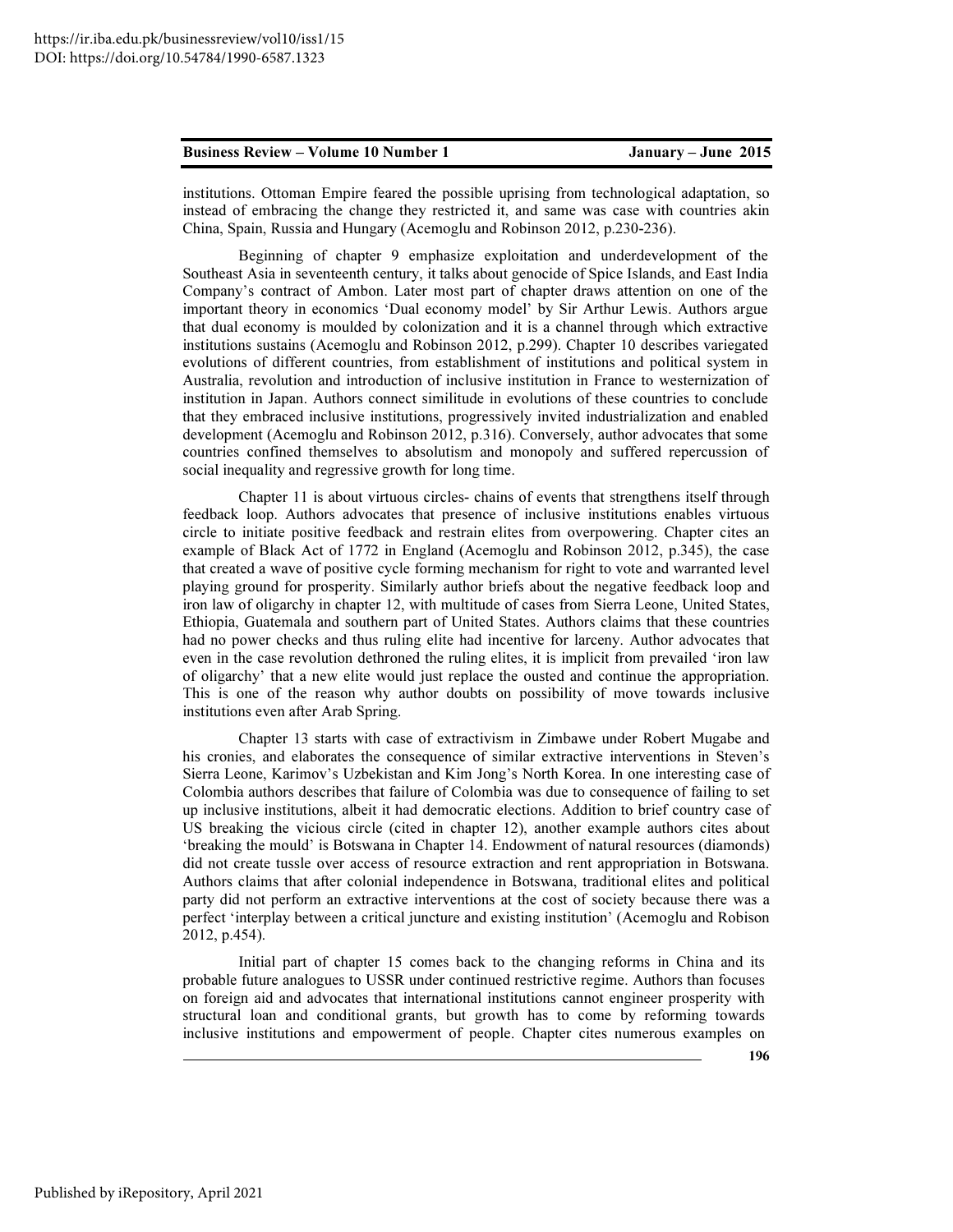failure of foreign aid; from funds channelled towards absolute regime in Africa to UN project of shelter restructuring in Afghanistan that unproductively smoked millions of dollars. Overall chapter highlights that nation's success lies in market liberalization, inclusive institutions and understanding of real problem, not in foreign aid and extractive regimes (Acemoglu and Robinson 2012, p.493).

### Review

The stated objective of the book is to advocate that 'Countries differ in their economic success because of their different institutions' (p. 88). Why Nations Fail is derived and extended version of Acemoglu and Robison's academic paper 'The Colonial Origins of Comparative Development' that was co-authored with Professor Simon Johnson of MIT in 2000. Although authors put on ambitious statement with deep facts supporting chronological events that shaped the institutions and trajectory of nation, but it is hard to agree on all of them. However there are some important central themes that are interesting and convinces reader. Foremost, authors advocate that there are critical incidents in history of nation that lead to establishment of inclusive or extractive institutions -or to be specific success or failure. Deep illustration of evolution pattern has enabled this book to make valuable contribution in evolutionary theory and economics. It is interesting to read those small steps towards democracy; when Western Europe landlord competed for services of surviving peasants after Bubonic plague and land lord in Easter Europe cloistered themselves against contagious effect of labour shortage. In similar fashion it is informative to go through the post-journey after discovery of Americas and read how parliament prevented Elizabeth I and royal elites from monopolizing Atlantic trade. While in other side of the map Spanish elites monopolized the trade and ignored the citizen's demand, leading to different institution. Readers go through overwhelming facts to understand the history and diversity of economic growth and comprehend how government's reaction to momentous event can have lasting effect on nation's outcome at longer run. Another important view authors put forward is that passive institution and vested interest of governments is a road block for development. They highlight that government's interest on benefit of few is detrimental for growth of nation, so existence of sound pluralistic political institution is imperative to ensure level playing ground and accountability of government.

The arguments authors put on this book are based on research into hundred years of economic evolution. They have related each circumstances with role of institutions in economic outcome. But the breadth of the facts readers have to go through book is very rigorous and makes it challenging to validate each of them. The scope of coverage can be inferred from MacLeod (2013, p.121) graph which showed that each 100 pages of book takes leap of one century on an average. However there are some studies that are contrary to the claim put forward by book. Authors frequently claim that institutional drift and critical junctures has long run effect even centuries, but conversely study by Shleifer (2004, p.8-10) claims that 'institutions are highly volatile' and there is discontinuity on freedom pattern of the world after  $19<sup>th</sup>$  century. Further there are reports from leading institutions highlighting that freedom in world has been increased by 40 percent in just 18 years and countries are becoming more liberalized despite ethos of the archaic institutions (Freedom House 2013).

However there some shortcomings in the book which deserves more attention , for one authors have ambiguously and repeatedly used inclusive and exclusive addressing economic and political institutions which is hard to comprehend and accept them to be exclusively imperative for economic development of nation. Further authors have confined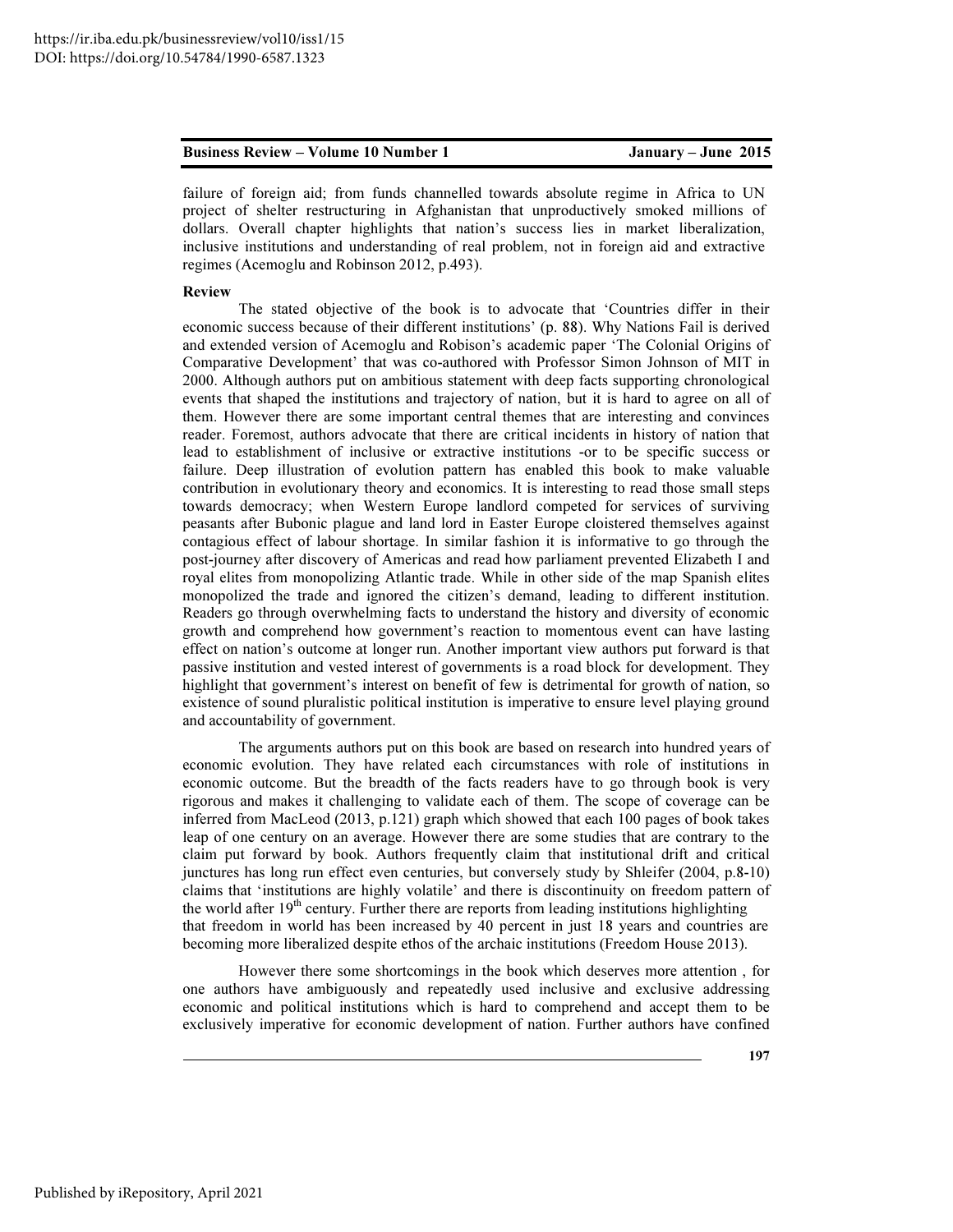the scope of institutions and arguably marginalized weight of culture, informal institution and social characteristics as determinant for economic development by refuting cultural hypothesis. It is apparent from studies (Jutting, p.14) that there are different types of institutions, on basis of formality (formal and Traditional/Indigenous), hierarchy (Levels1-3) and area (Economic, political, law and social), which have a significant role to play in economic system. Jutting (2013) underscores that 'development outcomes need to take into account the differences between exogenous and endogenous institutions, the local setting, the actor perspective and the existence of different levels of institutions with different time horizons of change' (Jutting 2013, p.8). Similarly an article from Fukuyama (2006) in The American Interest highlights that beliefs, traditions, values and habits are imperative for function of formal institutions; centring formal institutions and failing to account cultural factors to analyse the development outcome is a not exclusively convincing, he claims formal institutions are shaped by informal institutions.

Next, authors bold argument 'History illustrates that there is no simple or enduring connection between climate or geography and economic success' is not convincing (p.63). Readers find it hard to comprehend that economic development is insulated from effect of geography and topographical characteristic of nation and challenges it exerts to technological diffusion. Studies have revealed that nation facing of escalating production cost and vicinity to global market (due to geographical constraints) have slow technological diffusion (Veiseh, 2010). Additionally if we look from the perspective of climate change and future development, developing economy which are most vulnerable to climate change (geography factor) has high probability of facing adverse situtations on the road towards economic prosperity. In near future developing countries are the first which will face adverse effect of climate change and hit by hard environmental externality such as coastal erosion, floods and droughts (Warner and Gest 2013, p.373). So in the light of this fact it is naïve to ignore the role of climate change and geography in the trajectory of economic development.

Further to support the above argument this paper takes evidence from the work of one of the pioneer advocate of institutions and economic growth Douglas North and relate it to significance of geography theory. Douglas North's in his paper 'Ocean Freight Rates and Economic Development 1730-1913' claims that decline in per unit cost of marine transport was significant factor for reviving interdependence of the world, opening up venue for developing countries and enabling migration and settlement (1958, p.2) . As per North (1958) global interdependence reduced ocean cost efficiently and channelled the raw materials from developing countries towards industrialized ones. If we relate this fact to claim put forward by Levinson (2006) that low freight rates and commercial use of ship containers further reduced the expense of international trade providing greater mileage for global partnership, we will get a picture that land lock countries were isolate from this opportunity. Further it is estimated that cost of containerization is three time less than cost of road transport; this pushed landlocked countries at even more cost disadvantage position (Levinson, 2006). This helps to understand why landlocked Nepal and semi landlocked Paraguay are among the poorest countries of Asia and America respectively, and why they have low volume of international trade. It is also makes vivid why Vietnam (ranking lower in freedom index- not only limited to geography) instead of landlocked Bolivia is preferred place to assembly line for Japanese and South Korean companies. In the light of this fact we can infer that those countries which were in proximity to ocean routes must have clear geography advantage, so Acemoglu and Robinson (2012) claim on direct causal relationship between institution and economic development is not solely convincing.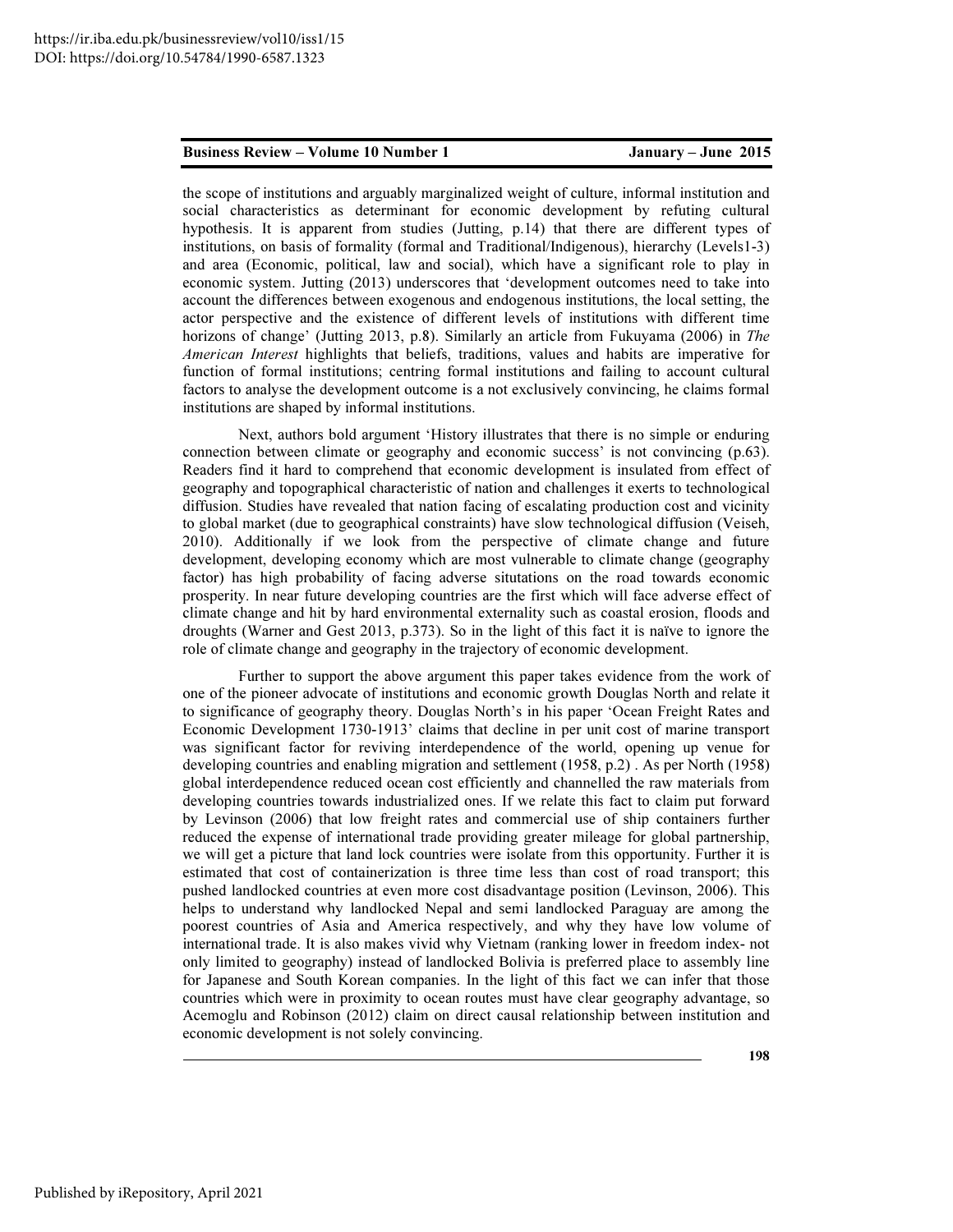Acemoglu and Robinson (2012) analysis is based on history, critical junctures, institutional drift and past economic trajectory but it fails to answers what's next after inclusive institution. It is well articulated book on evolutionary economics and history, but the theory cannot provide satisfactory analysis on post revolution stage of movement like Arab Spring. It is well accepted that politics matters, and bad governments can indeed restrict development and bring forward 'Iron law of oligarchy'. But having said that it is equally important to account technological process, cultural, geography, innovations and technological diffusion, and the myriad ways through which these factors flow around the world and module the future events.

Authors pithily advocate that international donor organizations are trying to 'engineer prosperity' by structured aid and unproductive rehabilitation projects, rather than investigating and reforming the institution. But importance of foreign aid has been matter of debate from seemingly conflicting opinions and contours (Perkins 2012, p.499). While scholars like Sachs has been advocating the significance of aid and serially disregarding institutions importance, Easterly hails idea of strengthening institution and provokes notion of discouraging the aid dependency, but both agree on the point that geography position and countries endowment affect the economy through institutions (Easterly  $&$  Levin 2003; Sachs 2003). So author's brief introduction on malfunction of foreign aid is informative but not convincing to support the theme of book and refusal of other hypothesis.

Although there are different theories which are for and against the dominant role of institutions in economic development there claims are not yet fully justified. Perkins (2012) convincingly highlights that effective government and institutions along with favourable geography and trade (along with other indicators), are characteristics that shape the economy, and claims that understanding how these factors exclusively affect the economic outcome is far from complete.

### Concluding comments

This is rigorously researched and well written book on current area of academic and policy interest. Thorough exploration of economic history and industrial revolution in the book projects ambitious statement that good quality institutions in every aspect are imperative for virtuous performance of nation. Since the book has confined itself within inclusive and exclusive institutions ignoring role of geography, trade and technological factor in determining outcome of nation, readers may not agree with its strict institutional rim. Furthermore it is important to note that geography and other myriad of factors like culture, technology and trade has significant role to play in economic outcome of countries, and if geography is conducive to integrate technology and conduct commerce it will enable economy for higher growth. Overall we can say that this book is full of extensive evolutionary proof and highlights significance of institutions, readers will enjoy the simple read. Authors have tabled a heavy analysis underscoring importance of institution in front of policy architects, which I believe will unquestionably stimulate policy debate about 'sound institutions as determinant for economic development'.

### References

Daron, A & Robinson, J 2012, Why Nations Fails: The Origins of Power, Prosperity, and Poverty. 1 st ed. New York: Crown.

Daron, A, Johnson, S & Robinson, J 2001, 'The Colonial Origins of Comparative

199